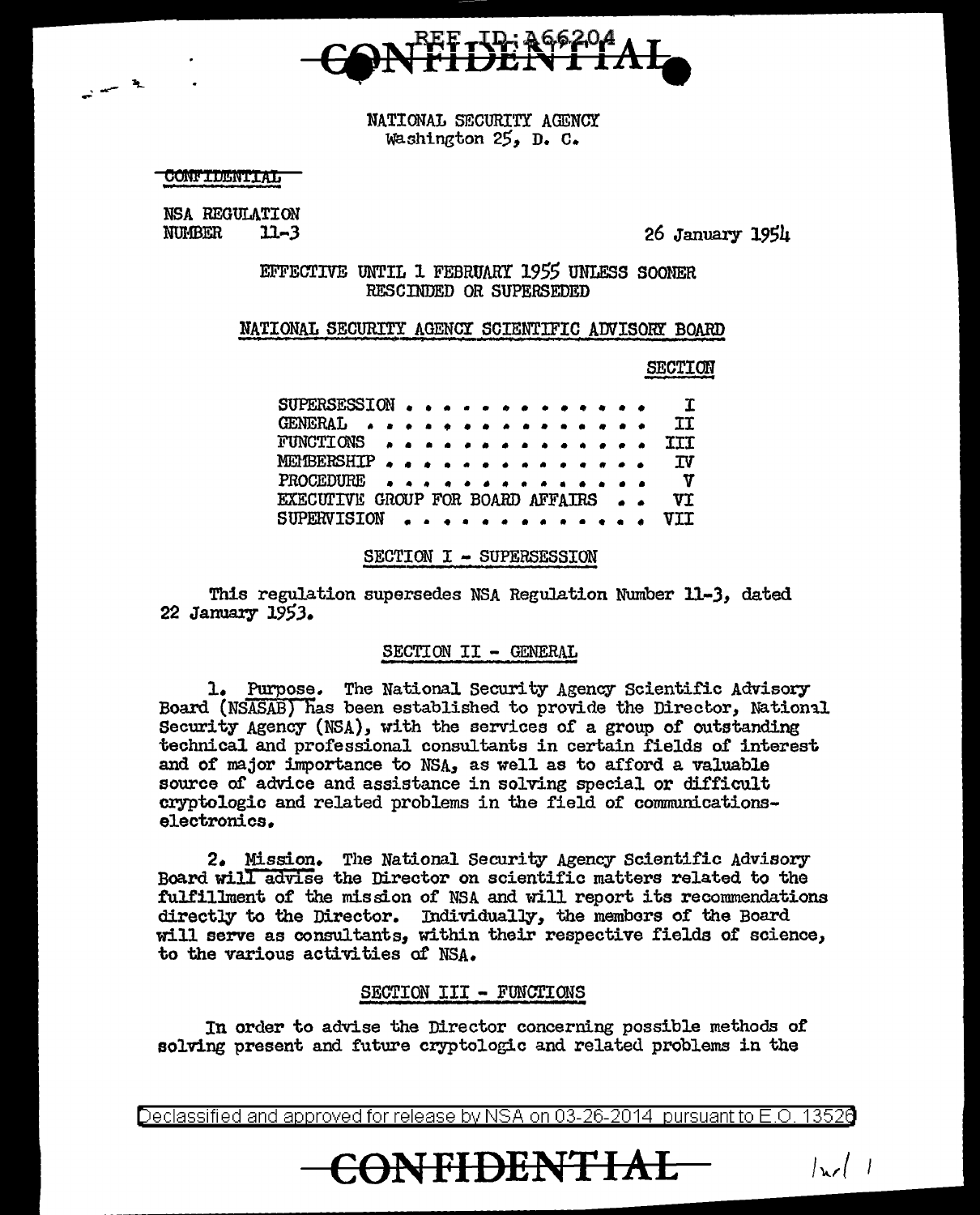

#### CONFIDENTIAL

#### NSA REGULATION NO. ll-3 26 January 1954

.field or communications-electronics, and concerning ways and means of increasing the technical competence of personnel and equipment assigned to the solution of these problems, the Board will:

a. Review all necessary data concerning the principal problems now being attacked and important problems attacked in the past, together with methods proposed for the solutions of these problems, results of applications of these methods, and prediction of the problems which are likely to arise in the future.

b. Bring to the attention of the Director scientific studies and developments which may be applicable to the solution of these problems, and ideas which may lead to solutions or progress toward solutions.

c. SUggest changes of emphasis in the ef£orts applied, so as to increase the expected gains.

d. Keep the Director informed of the latest studies and developments in various scientific fields of interest to NSA, make recommendations on particular lines of endeavor on which NSA should place emphasis, and assist the Director in establishing contacts with leaders and agencies in these fields.

- e. When requested by the Director:
	- (l) Survey laboratory, testing, and processing equipment, advising the Director on their adequacy.
	- (2) Evaluate the application or scientific effort on NBA problems.
	- (3) Survey current and projected technical educational programs, review their adequacy, and recommend appropriate courses of study consistent with the most advanced thinking in various fields of science and research.
	- (4) Advise the Director concerning desirable increases in his technical assets (subject to limitations imposed by pertinent regulations and available means) by specific suggestions concerning:
		- (a) Recruitment of scientific personnel.
		- {b) Improvement in working conditions.
		- { c) Equipment which should be acquired.

# **CONFIDENTIAL**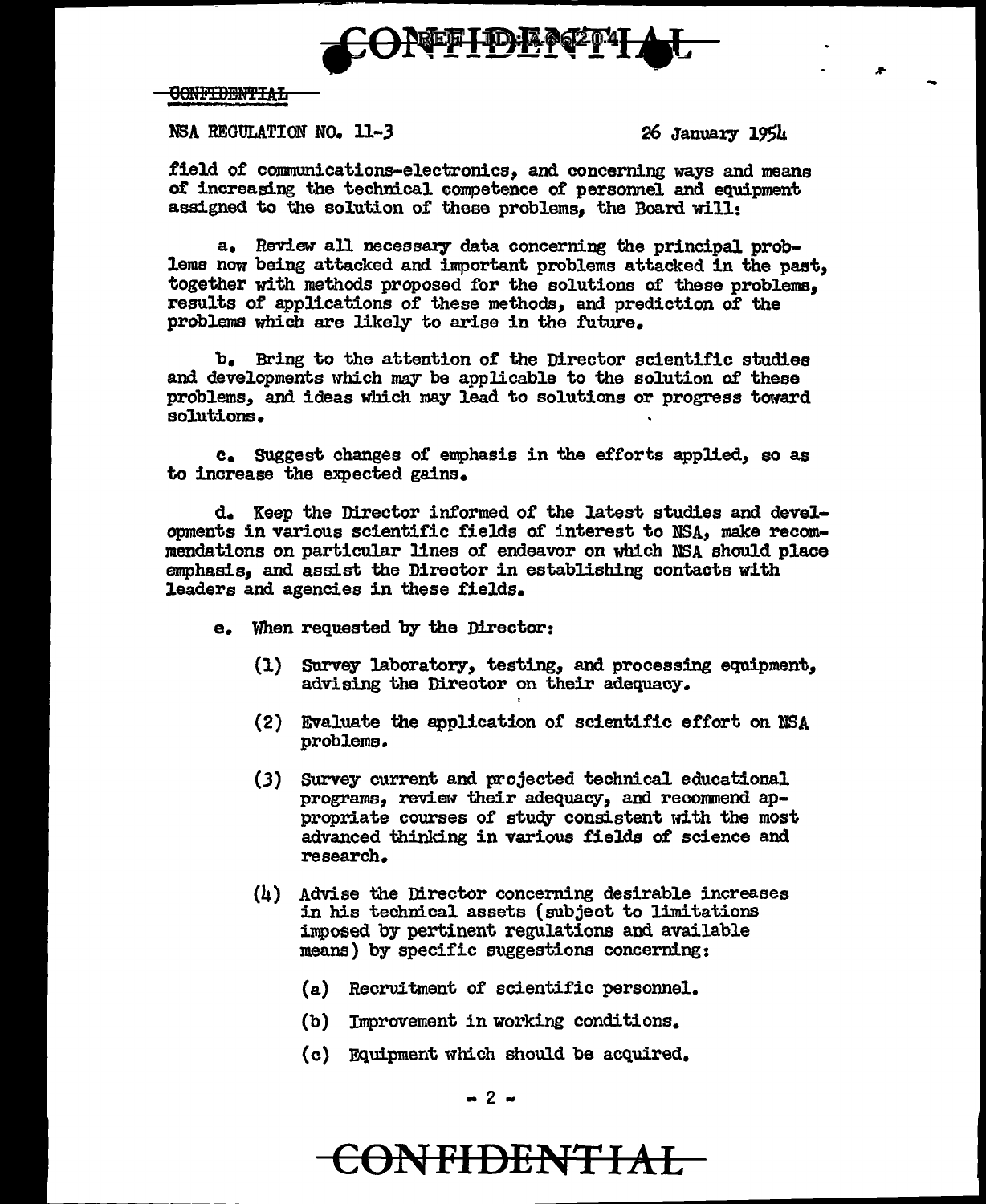.. ·. ---~N!f!~·f-A-1-= ~llmN'filtL .:. ....... --

NSA REGULATION NO. 11-3 26 January 19S4

(5) Act as consultants, individually or in groups, to various activities of NSA.

f. Prepare an annual report to the Director setting forth an account of the activities of the Board, including an evaluation of the contributions of the members acting individually and as a Board.

#### SECTION IV - MEMBERSHIP

1. Appointment. The permanent members of the Board will be appointed by the Director. The term of the appointment of the members will be at the discretion or the Director. Members will be selected from outstanding men in the various fields of science 0£ interest to NSA.

2. Chairman. The Chairman of the Board will be designated by the Director and will continue as Chairman at the discretion of the Director.

#### ). Committees and Panels.

a. The Chairman may apportion the membership among appropriate committees to facilitate studying assigned problems and administering Board business. From time to time, for special purposes, the Director may appoint outside scientists to serve as members of ad hoc committees of the Board.

b. The Director may appoint electronic, telecommunications, mathematics and such other panels as may be required to facilitate studying particular problems of interest to the Board.

#### SECTION V - PROCEDURE

l. Meetings. Meetings of the Board will be held at such times as agreed upon by the Director and the Chairman 0£ the Board.

2. Implementation of Board Recommendations. In all cases the Director will notify the Chairman of the Board of action taken on Board recommendations.

### SECTION VI - EXECULTVE GROUP FOR BOARD AFFAIRS

1. The Executive Group for Board Affairs (EXSAB), composed of NSA personnel, is charged with the mission of conducting effective and necessary liaison with members of the Board and of assisting in the operation of the Board.

# **CONFIDENTIAL** ~~----------111111m **........**